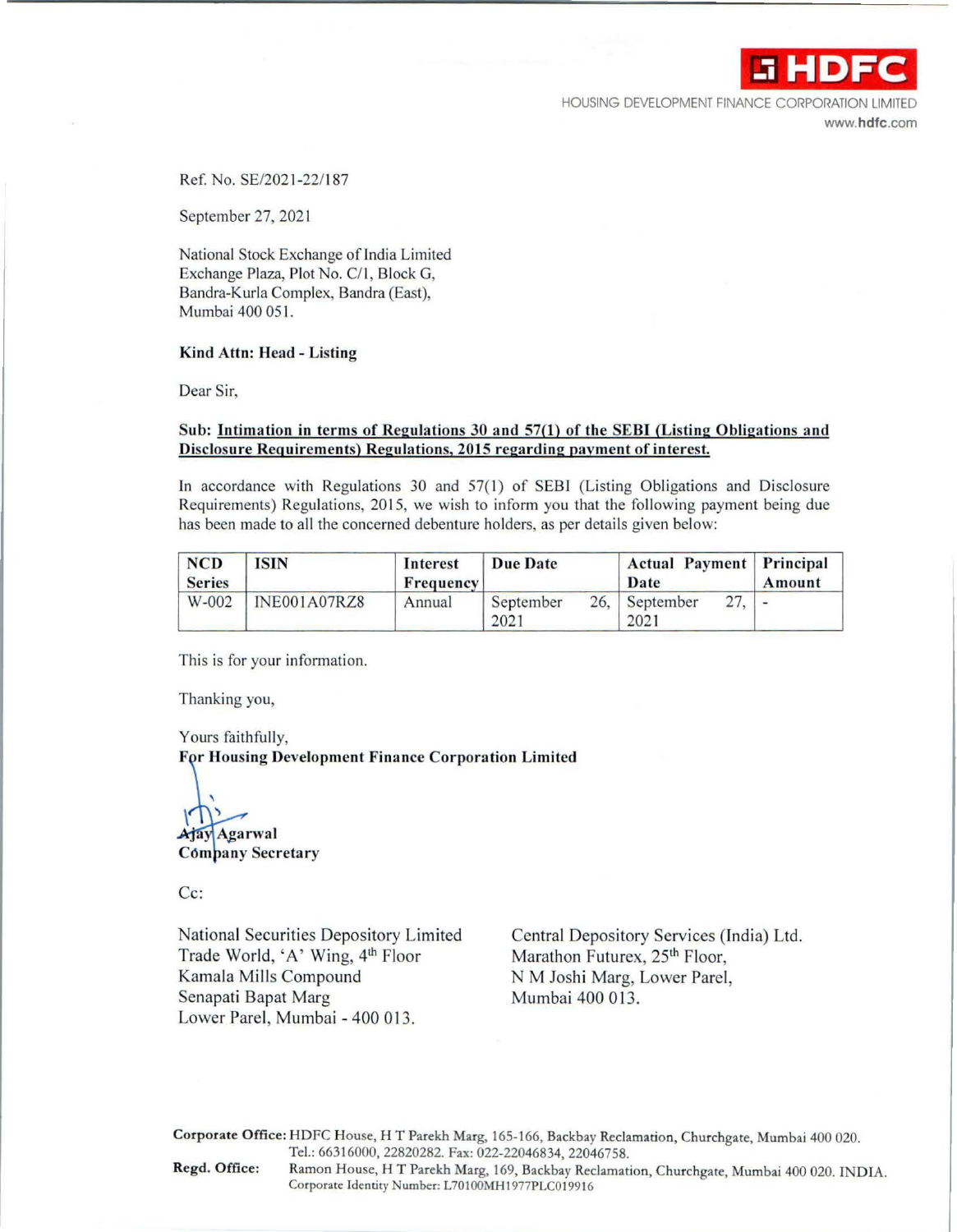| Validate<br>Home                         |                                                 |    |      |  |  |  |  |  |
|------------------------------------------|-------------------------------------------------|----|------|--|--|--|--|--|
| <b>General information about company</b> |                                                 |    |      |  |  |  |  |  |
| Name of the listed entity                | Housing Development Finance Corporation Limited |    |      |  |  |  |  |  |
| <b>BSE Scrip Code</b>                    | 500010                                          |    |      |  |  |  |  |  |
| <b>NSE Symbol</b>                        | <b>HDFC</b>                                     |    |      |  |  |  |  |  |
| MSEI Symbol                              |                                                 |    |      |  |  |  |  |  |
| <b>Reporting Date</b>                    | 27                                              | 09 | 2021 |  |  |  |  |  |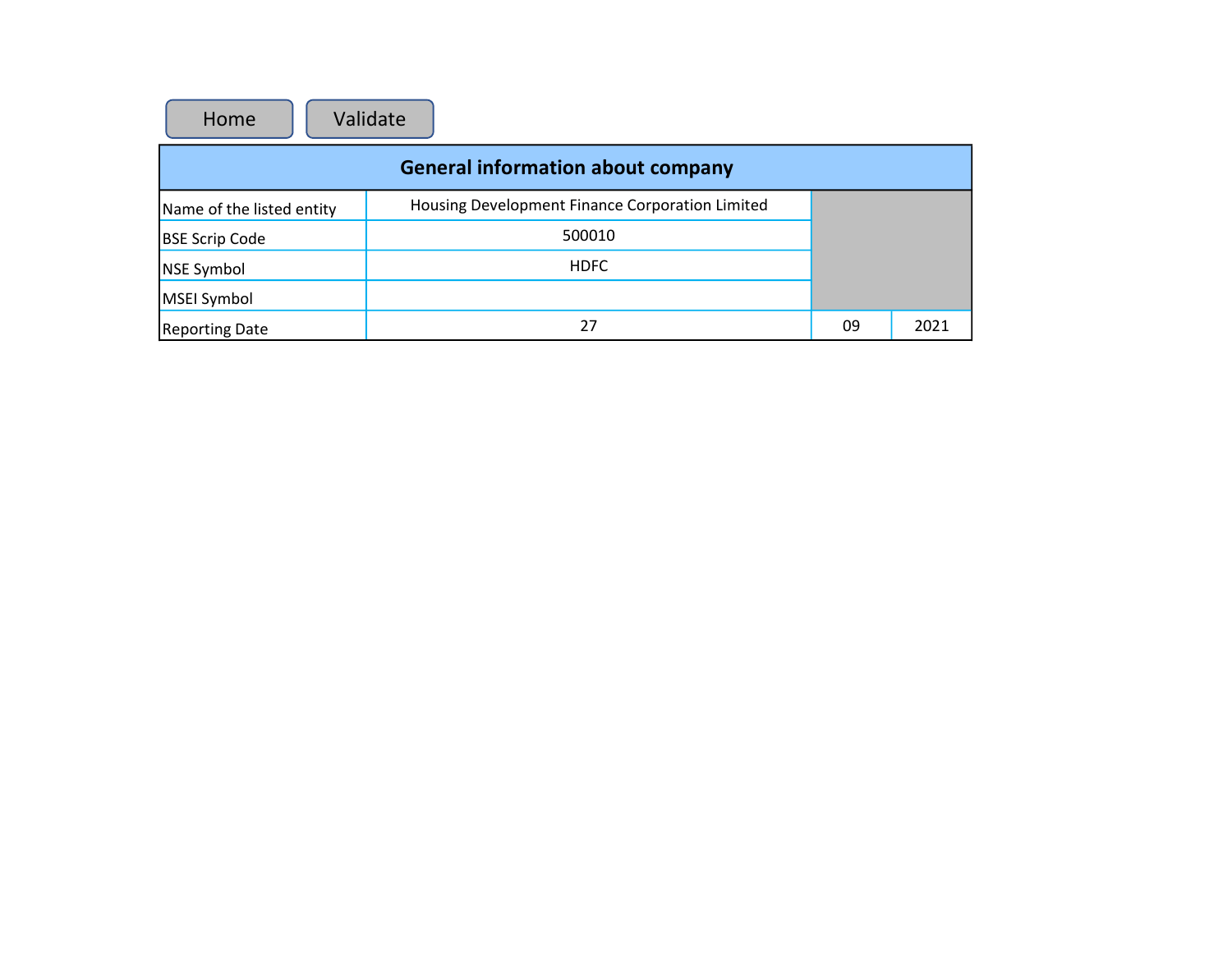| Home    |                                     | Validate |        |                                 |                                         |                          |                                 |                        |                  |                                                             |                              |        |                  |                |                       |             |            |                  |                |                   |                  |
|---------|-------------------------------------|----------|--------|---------------------------------|-----------------------------------------|--------------------------|---------------------------------|------------------------|------------------|-------------------------------------------------------------|------------------------------|--------|------------------|----------------|-----------------------|-------------|------------|------------------|----------------|-------------------|------------------|
|         | <b>Details of interest Payments</b> |          |        |                                 |                                         |                          |                                 |                        |                  |                                                             |                              |        |                  |                |                       |             |            |                  |                |                   |                  |
| Sr. No. |                                     | ISIN     | Series | Securities Descriptio           | Prospectus / Disclosur<br>Document Date | Issue size<br>(In lakhs) | No. of instrument<br>debentures | Face Value<br>(In Rs.) | Rate of Interest | Interest Amount to be<br>paid on due date<br>(Rs. In lakhs) | <b>Record Date</b><br>if any | requen | payment (if any) | Date of Change | Details of such chang | Record Date | Payment    | Interest Payment | (Rs. In lakhs) | "nterest Payment. | delay in payment |
|         | Add<br>Delete                       |          |        |                                 |                                         |                          |                                 |                        |                  |                                                             |                              |        |                  |                |                       |             |            |                  |                |                   |                  |
|         | INEO01A07RZS                        |          |        | SECURED REDEEMABLE N 03-09-2019 |                                         | 200000.00                | 20000.00                        |                        |                  | 14560.00                                                    |                              |        |                  |                |                       | 10-09-2021  | 26-09-2021 | 27-09-2021       | 14560.0        | 28-09-2020        |                  |

- -